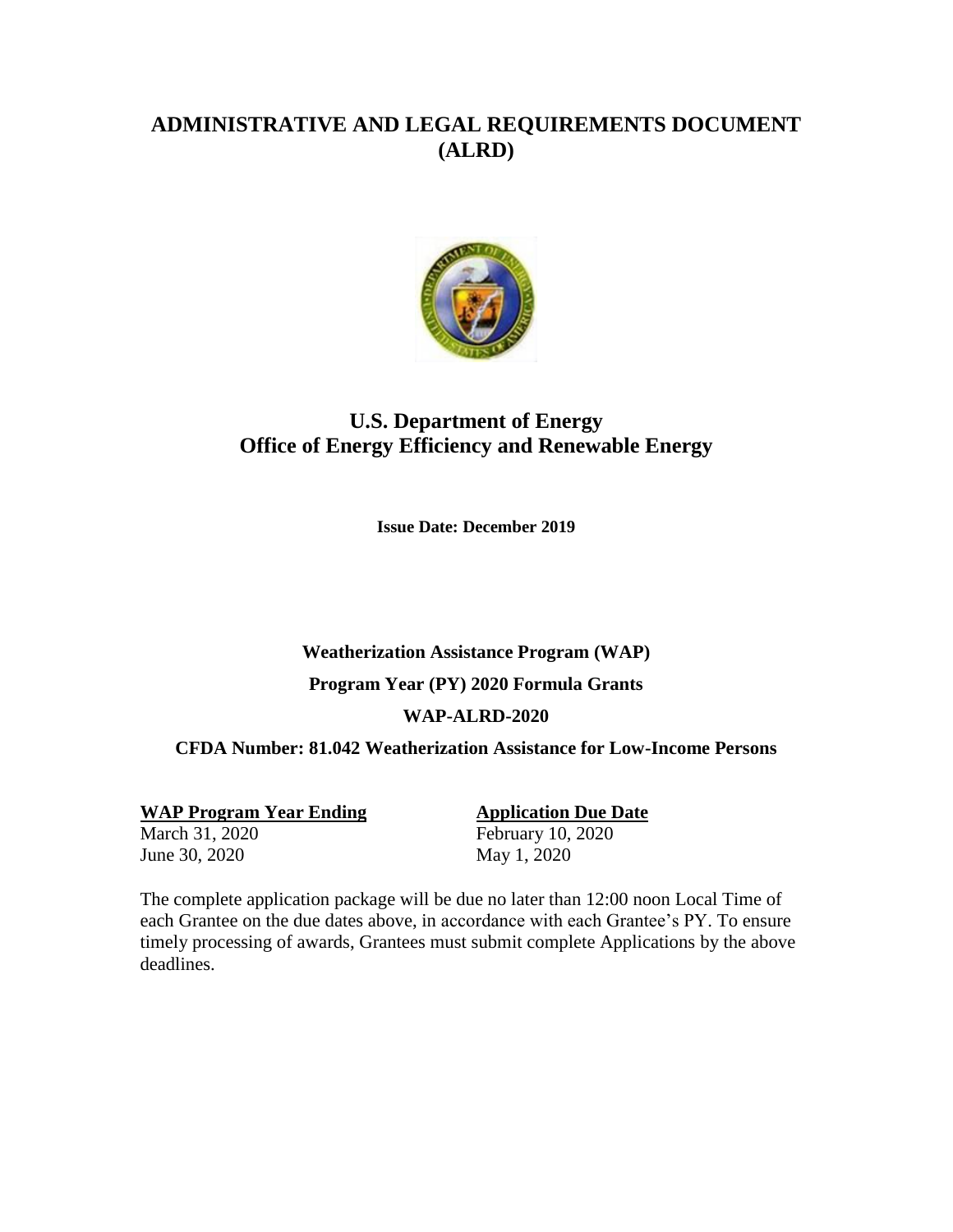#### **REGISTRATION/SUBMISSION REQUIREMENTS**

#### *Registration Requirements: Allow at least 21 days to complete registrations.*

If you have not registered, there are several one-time actions you must complete in order to receive an award under this ALRD:

- 1. Obtain a Dun and Bradstreet Data Universal Numbering System (DUNS) number at [http://fedgov.dnb.com/webform.](http://fedgov.dnb.com/webform) Subawardees at all tiers must obtain DUNS numbers and provide the DUNS to the prime awardee before the subaward can be issued. For questions, email [govt@dnb.com.](mailto:govt@dnb.com)
- 2. Register in the System for Award Management (SAM) at [https://sam.gov/.](https://sam.gov/) Applicants who are not registered with SAM should allow several days to complete this requirement. It is suggested that the process be started as soon as possible. **Prime awardees must update their SAM registration annually.** Please ensure that the organizational name in SAM matches what is listed in the Annual File. Also, prime awardees and subrecipients must check the excluded parties listing for their subawards*.* For questions, call 866-606-8220 or 334-206-7828.
- 3. Register in FedConnect to receive and acknowledge your award at [https://www.fedconnect.net/.](https://www.fedconnect.net/) See the Quick Start Guide at [https://www.fedconnect.net/FedConnect/Marketing/Documents/FedConnect\\_Rea](https://www.fedconnect.net/FedConnect/Marketing/Documents/FedConnect_Ready_Set_Go.pdf) [dy\\_Set\\_Go.pdf.](https://www.fedconnect.net/FedConnect/Marketing/Documents/FedConnect_Ready_Set_Go.pdf)

Acknowledgement of award documents by the Grantee's authorized representative through FedConnect, constitutes the Grantee's acceptance of the terms and conditions of the award and constitutes the Grantee's electronic signature.

For additional questions, email [support@fedconnect.net](mailto:support@fedconnect.net) or call 1-800-899-6665.

**IMPORTANT:** The electronically signed Assistance Agreement and attached award documents in FedConnect is the formal authorization and approval from the Contracting Officer (CO). Grantees may not rely on the Performance and Accountability for Grants in Energy (PAGE) as the formal authorization and approval. Award documents in the initial award and any modifications to the award must be reviewed and acknowledged by the Grantee in FedConnect.

4. Obtain an account for **PAGE** at <https://www.page.energy.gov/default.aspx> in order to submit your WAP application. For questions regarding PAGE, refer to the Help Menu in PAGE or contact the PAGE hotline at [PAGE-](mailto:PAGE-Hotline@ee.doe.gov)[Hotline@ee.doe.gov](mailto:PAGE-Hotline@ee.doe.gov) or 1-866-492-4546.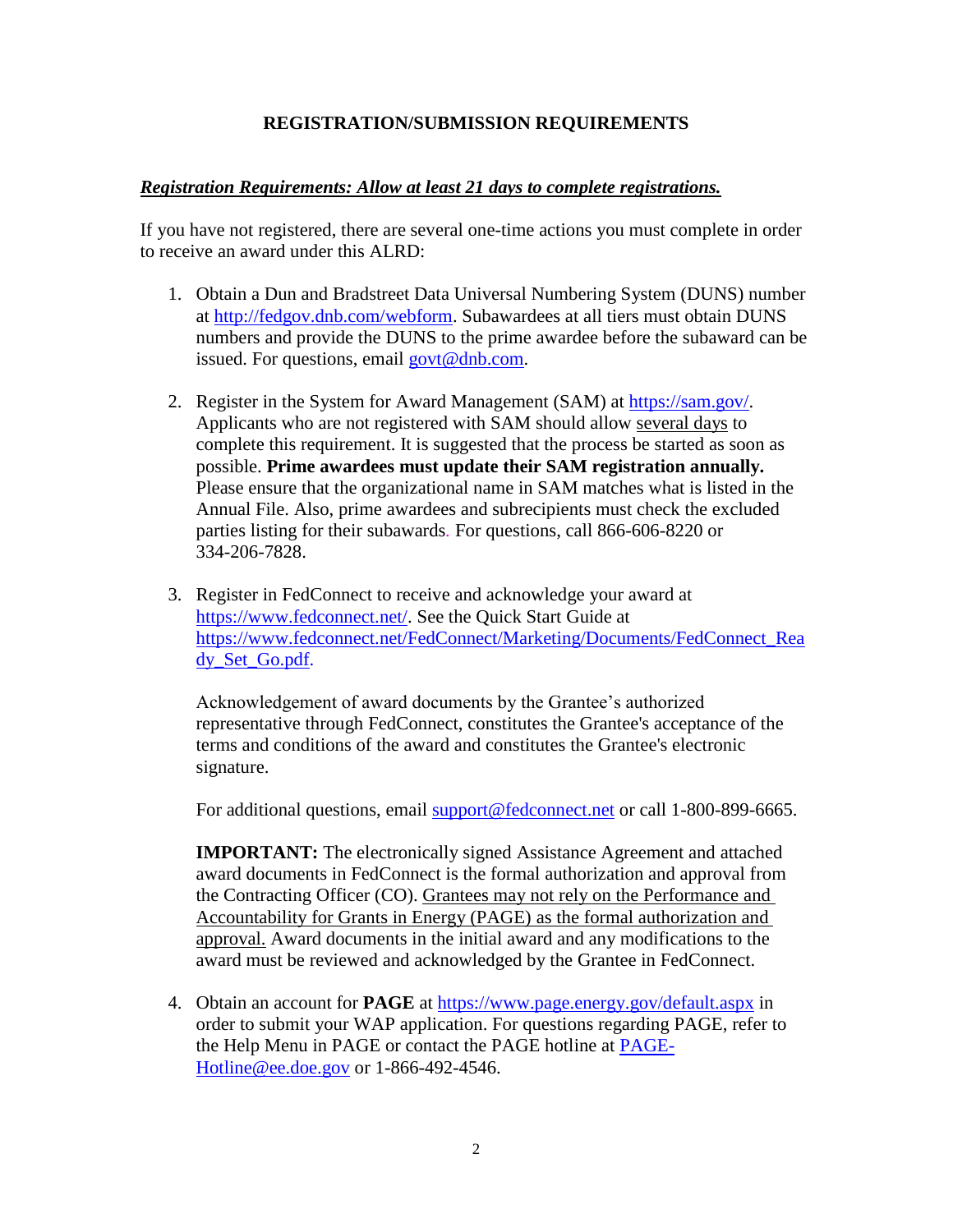|                                         |  | <b>Number</b> Subject                              | <b>Page</b>    |
|-----------------------------------------|--|----------------------------------------------------|----------------|
|                                         |  | PART I AUTHORITY                                   | 4              |
|                                         |  | PART II AWARD INFORMATION                          | $\overline{4}$ |
|                                         |  | A. TYPE OF AWARD INSTRUMENT                        | $\overline{4}$ |
| $B_{-}$                                 |  | <b>ESTIMATED FUNDING</b>                           | $\overline{4}$ |
|                                         |  | C. PERIOD OF PERFORMANCE                           | $\overline{4}$ |
| PART III ELIGIBILITY INFORMATION        |  |                                                    | 5              |
|                                         |  | A. ELIGIBLE APPLICANTS                             | 5              |
| $\mathbf{B}$ .                          |  | <b>COST MATCHING</b>                               | 5              |
|                                         |  | PART IV APPLICATION AND SUBMISSION INFORMATION     | 5              |
|                                         |  | A. CONTENT AND FORM OF APPLICATION                 | 5              |
| PART V AWARD ADMINISTRATION INFORMATION |  |                                                    | 5              |
|                                         |  | A. AWARD DOCUMENTS                                 | 5              |
|                                         |  | <b>B. FUNDING RESTRICTIONS</b>                     | 6              |
| $C_{\cdot}$                             |  | <b>REPORTING</b>                                   | 6              |
|                                         |  | D. ADMINISTRATIVE AND NATIONAL POLICY REQUIREMENTS | 6              |
| PART VI QUESTIONS/AGENCY CONTACTS       |  |                                                    | $\overline{7}$ |
| A.                                      |  | <b>QUESTIONS</b>                                   | $\overline{7}$ |
|                                         |  | <b>B. AGENCY CONTACT</b>                           | $\overline{7}$ |
| PART VII OTHER INFORMATION              |  |                                                    | $\overline{7}$ |
|                                         |  | A. INTERGOVERNMENTAL REVIEW                        | $\tau$         |
| <b>B.</b>                               |  | GOVERNMENT RIGHT TO REJECT OR NEGOTIATE            | 8              |
| $C_{\cdot}$                             |  | <b>COMMITMENT OF PUBLIC FUNDS</b>                  | 8              |
| D.                                      |  | <b>LOBBYING RESTRICTIONS</b>                       | 8              |
| E.                                      |  | <b>MODIFICATIONS</b>                               | 8              |
| $F_{\cdot}$                             |  | PROPRIETARY APPLICATION INFORMATION                | 8              |
| G.                                      |  | PROTECTED PERSONALLY IDENTIFIABLE INFORMATION      | 10             |
| PART VIII REFERENCE MATERIAL            |  |                                                    | 11             |
|                                         |  | A. REFERENCE MATERIAL                              | 11             |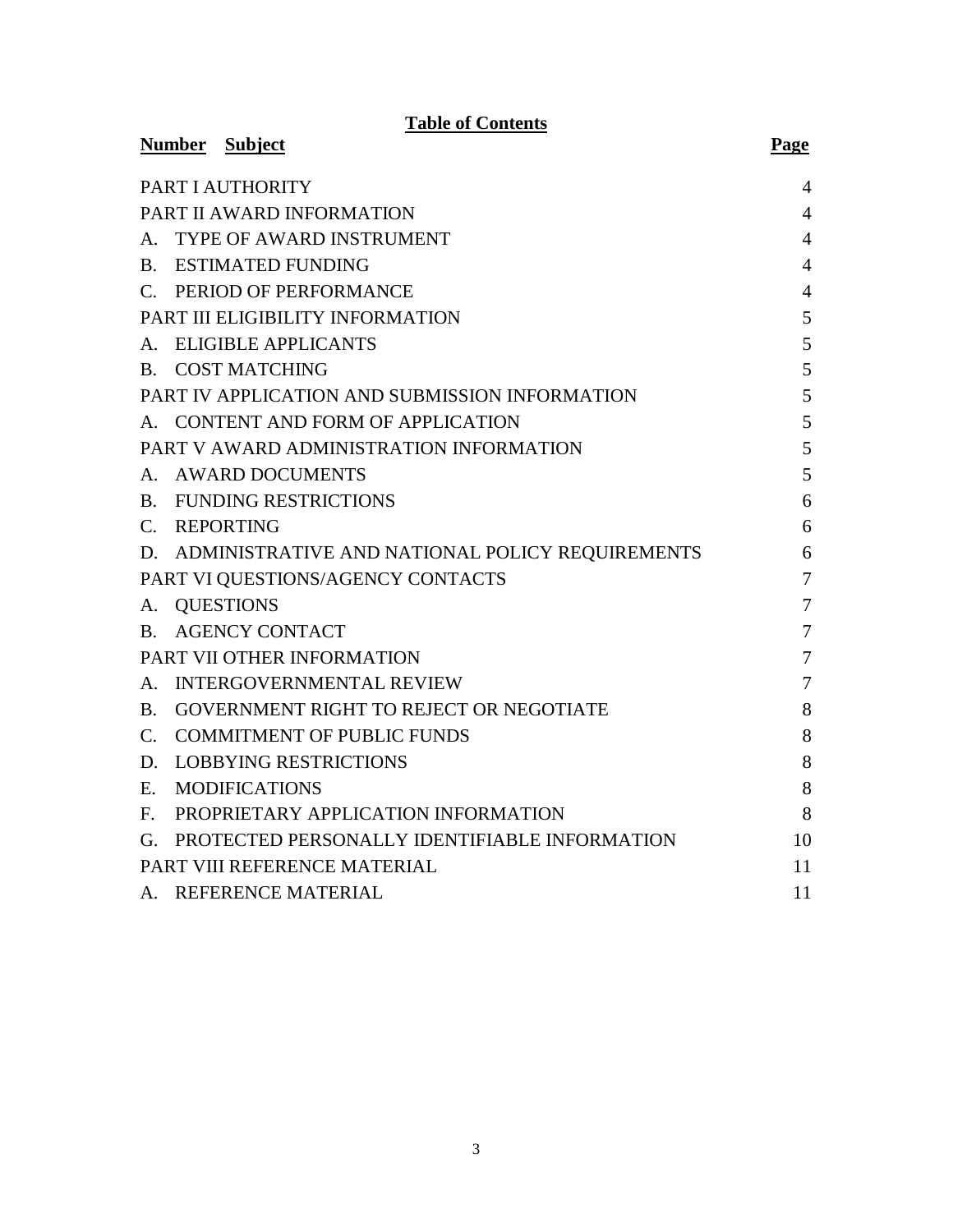## **PART I AUTHORITY**

<span id="page-3-0"></span>Title IV of the Energy Conservation and Production Act (EPCA), as amended, authorizes the U.S Department of Energy (DOE) to administer the Low-Income Weatherization Assistance Program (WAP). All grant awards made under this program shall comply with applicable laws and regulations, including but not limited to the regulations contained in [2 CFR 200](https://www.ecfr.gov/cgi-bin/text-idx?tpl=/ecfrbrowse/Title02/2cfr200_main_02.tpl) and [10 CFR 440](https://www.ecfr.gov/cgi-bin/text-idx?tpl=/ecfrbrowse/Title10/10cfr440_main_02.tpl) and other policies and procedures as DOE may, from timeto-time, prescribe for the administration of financial assistance.

## **PART II AWARD INFORMATION**

#### <span id="page-3-2"></span><span id="page-3-1"></span>A. TYPE OF AWARD INSTRUMENT

DOE will award grants for this funding.

#### <span id="page-3-3"></span>B. ESTIMATED FUNDING

**Availability of Funds:** Funding for all awards and future budget periods is contingent upon the availability of funds appropriated by Congress for the purpose of this program and the availability of future-year budget authority.

The Grantee shall administer DOE funds received under the WAP in accordance with Federal rules and regulations and State policies and procedures. The Grantee is to manage Federal Funds in a prudent, effective and efficient manner to accomplish program objectives. Grantees shall take the necessary steps to ensure that funds are expended within the grant project period.

**Funding Level:** Please see WPN 20-1, Program Year 2020 Weatherization Grant Application

#### <span id="page-3-4"></span>C. PERIOD OF PERFORMANCE

This is the fourth year of a project period that started in Fiscal Year (FY) 2017, originally comprised of three annual budget periods and now extended to a fourth, contingent on availability of funds.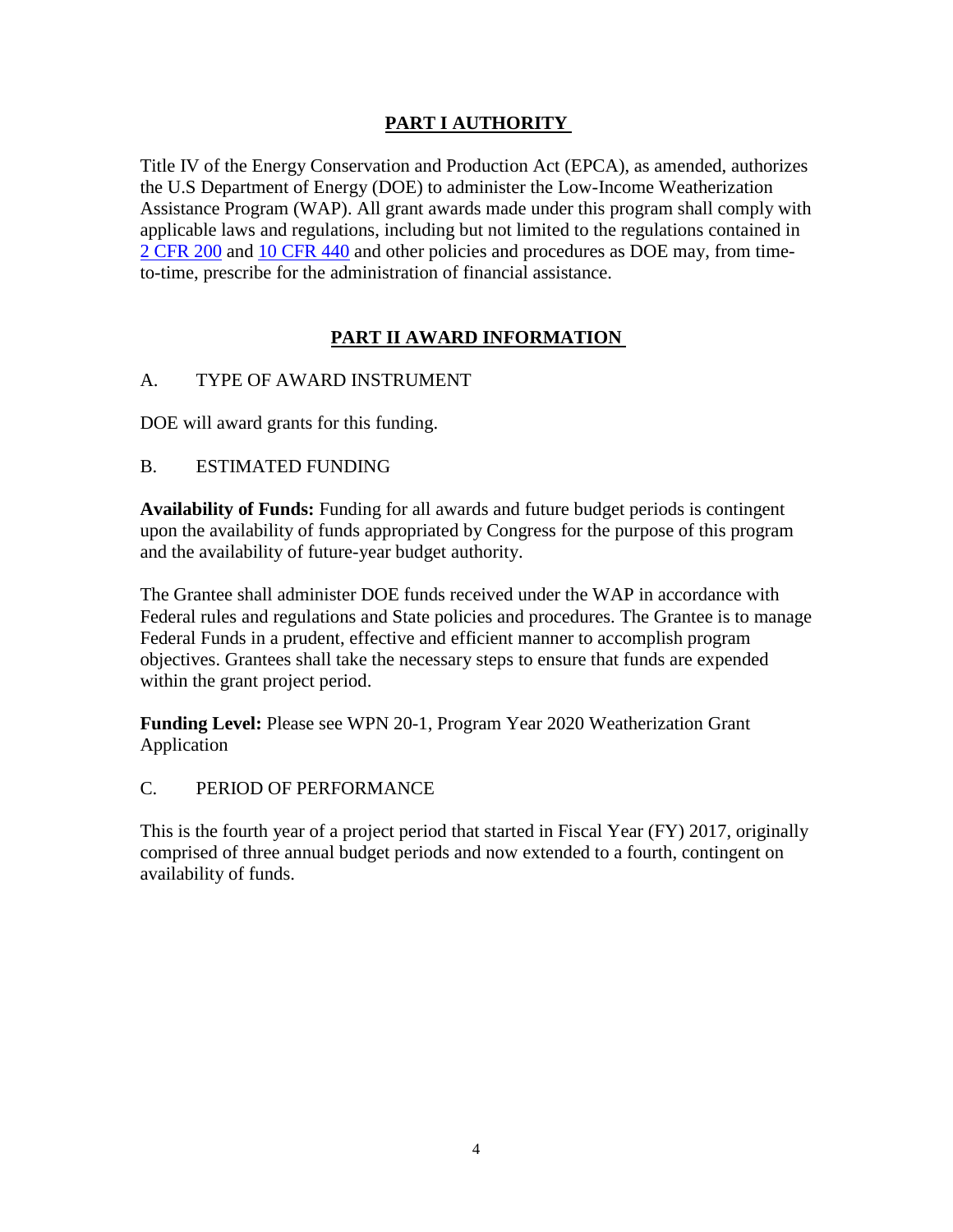## **PART III ELIGIBILITY INFORMATION**

### <span id="page-4-1"></span><span id="page-4-0"></span>A. ELIGIBLE APPLICANTS

In accordance with [2 CFR 910.126 \(b\)](https://www.ecfr.gov/cgi-bin/text-idx?SID=603839ff9f638565f4dab514877ab3f2&node=pt2.1.910&rgn=div5/) DOE Program Rule [10 CFR 440,](https://www.ecfr.gov/cgi-bin/text-idx?tpl=/ecfrbrowse/Title10/10cfr440_main_02.tpl) Weatherization Assistance Program for Low-Income Persons, eligibility for awards are restricted to all fifty states, the District of Columbia, and the U.S. Territories. Indian Tribes and local applicants may apply if deemed to meet the requirements of 10 CFR [440.11](https://www.ecfr.gov/cgi-bin/text-idx?tpl=/ecfrbrowse/Title10/10cfr440_main_02.tpl) and 10 [CFR](https://www.ecfr.gov/cgi-bin/text-idx?tpl=/ecfrbrowse/Title10/10cfr440_main_02.tpl) [440.13](https://www.ecfr.gov/cgi-bin/text-idx?tpl=/ecfrbrowse/Title10/10cfr440_main_02.tpl) respectively by the Program Manager.

### <span id="page-4-2"></span>B. COST MATCHING

Cost matching is not required.

### **PART IV APPLICATION AND SUBMISSION INFORMATION**

### <span id="page-4-4"></span><span id="page-4-3"></span>A. CONTENT AND FORM OF APPLICATION

The State Plan Application must be submitted online via the PAGE system at [https://www.page.energy.gov/default.aspx.](https://www.page.energy.gov/default.aspx) Please see the Application Instructions for more information. It is the responsibility of the Grantee to verify successful transmission. DOE reserves the right to request additional or clarifying information for any reason deemed necessary. Applications will be reviewed for consistency with the WAP program objectives. Please note that tables or spreadsheets shall be submitted as PDF attachments to the SF-424 Application and shall not be pasted within the Annual File, Master File, or Budget Comments in PAGE.

## **PART V AWARD ADMINISTRATION INFORMATION**

### <span id="page-4-6"></span><span id="page-4-5"></span>A. AWARD DOCUMENTS

<span id="page-4-7"></span>An Assistance Agreement issued by the CO is the authorizing award document. The Assistance Agreement normally includes, either as an attachment or by reference: (1) Special Terms and Conditions; (2) Program regulations [10 CFR 440;](https://www.ecfr.gov/cgi-bin/text-idx?tpl=/ecfrbrowse/Title10/10cfr440_main_02.tpl) (3) Application as approved by DOE; (4) DOE assistance regulations at  $2 \text{ CFR } 200$ ; (5) National Policy Assurances To Be Incorporated As Award Terms; (6) Annual File; (7) Master File; (8) Budget Information; (9) Federal Assistance Reporting Checklist, which identifies the Reporting Requirements, (10) Intellectual Property Provisions, (11) Health and Safety Plan, and (12) National Environmental Policy Act (NEPA) Determination.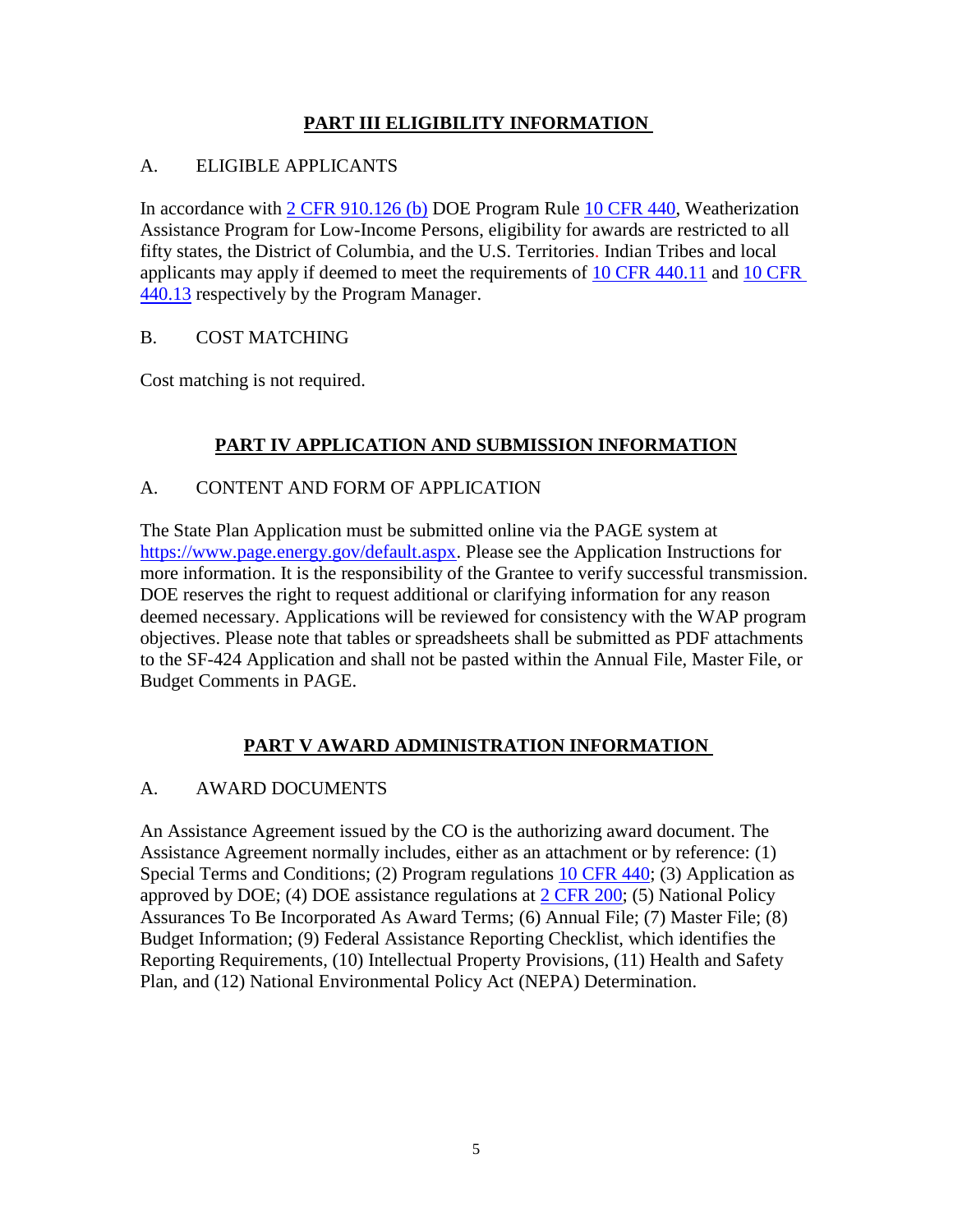#### B. FUNDING RESTRICTIONS

Cost Principles. Costs must be allowable, allocable and reasonable in accordance with the applicable Federal cost principles referenced in [2 CFR](https://www.ecfr.gov/cgi-bin/text-idx?tpl=/ecfrbrowse/Title02/2cfr200_main_02.tpl) 200. The cost principles for commercial organizations are in Federal Acquisition Regulation (FAR) Part 31.

#### <span id="page-5-0"></span>C. REPORTING

Reporting requirements are identified on the Federal Assistance Reporting Checklist, DOE F 4600.2, attached to the award agreement.

#### <span id="page-5-1"></span>D. ADMINISTRATIVE AND NATIONAL POLICY REQUIREMENTS

#### **1. Administrative Requirements**

- The administrative requirements for DOE grant awards are contained in:
	- o [2 CFR 200](https://www.ecfr.gov/cgi-bin/text-idx?tpl=/ecfrbrowse/Title02/2cfr200_main_02.tpl) and [10 CFR 440](https://www.ecfr.gov/cgi-bin/text-idx?tpl=/ecfrbrowse/Title10/10cfr440_main_02.tpl) (See: Electronic Code of Federal Regulations at [www.ecfr.gov\)](http://www.ecfr.gov/).
	- $\circ$  [2 CFR, Part 25](https://www.ecfr.gov/cgi-bin/text-idx?tpl=/ecfrbrowse/Title02/2cfr25_main_02.tpl) Universal Identifier and Central Contractor Registration
	- o [2 CFR, Part 170](https://www.ecfr.gov/cgi-bin/text-idx?tpl=/ecfrbrowse/Title02/2cfr170_main_02.tpl) Reporting Subaward and Executive Compensation Information to comply with the Federal Funding and Transparency Act of 2006 (FFATA). Additional information regarding FFATA is found at [https://www.fsrs.gov.](https://www.fsrs.gov/)

### **2. National Policy Requirements**

The National Policy Assurances To Be Incorporated As Award Terms are located at [http://energy.gov/management/office-management/operational-management/financial](http://energy.gov/management/office-management/operational-management/financial-assistance/financial-assistance-forms)[assistance/financial-assistance-forms.](http://energy.gov/management/office-management/operational-management/financial-assistance/financial-assistance-forms)

Intellectual Property Provisions. The standard DOE financial assistance intellectual property provisions applicable to the various types of recipients are located at [http://energy.gov/gc/standard-intellectual-property-ip-provisions-financial-assistance](http://energy.gov/gc/standard-intellectual-property-ip-provisions-financial-assistance-awards)[awards.](http://energy.gov/gc/standard-intellectual-property-ip-provisions-financial-assistance-awards)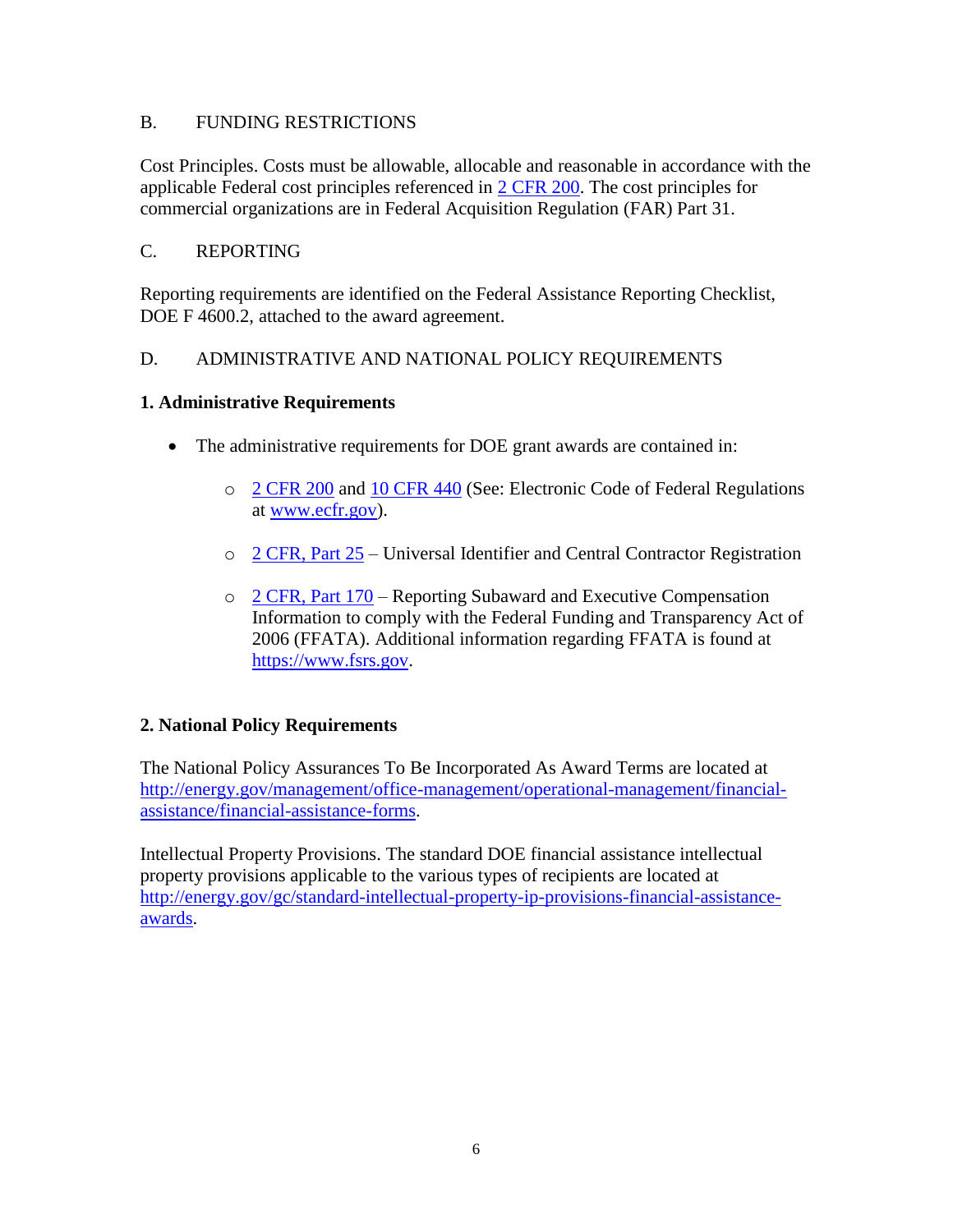### **3. Environmental Review in Accordance with National Environmental Policy Act (NEPA)**

EERE's decision whether and how to distribute federal funds is subject to the National Environmental Policy Act (42 USC 4321, *et seq.*). NEPA requires Federal agencies to integrate environmental values into their decision-making processes by considering the potential environmental impacts of their proposed actions. Recipients should review the NEPA determination specific to PY 2020 in their award documents for the list of activities that have been categorically excluded from further NEPA review.

## **PART VI QUESTIONS/AGENCY CONTACTS**

### <span id="page-6-1"></span><span id="page-6-0"></span>A. QUESTIONS

Questions and comments concerning this document shall be submitted not later than 10 calendar days prior to the application due date. Questions submitted after that date may not allow sufficient time to respond.

All questions regarding this announcement must be submitted to the contact identified below. Questions regarding the specific application submission must be submitted to the Project Officer for your Organization. For questions regarding DOE Project Officer Assignments, please contact Michael Peterson at the email address below.

## <span id="page-6-2"></span>B. AGENCY CONTACT

Name: Michael Peterson, DOE Project Officer E-Mail: [michael.peterson@ee.doe.gov](mailto:michael.peterson@ee.doe.gov)

## **PART VII OTHER INFORMATION**

### <span id="page-6-4"></span><span id="page-6-3"></span>A. INTERGOVERNMENTAL REVIEW

### **Program Subject to Executive Order 12372**

This program is subject to [Executive Order 12372](https://www.fws.gov/policy/library/rgeo12372.pdf) (Intergovernmental Review of Federal Programs) and the regulations at [10 CFR Part 1005.](https://www.gpo.gov/fdsys/granule/CFR-2011-title10-vol4/CFR-2011-title10-vol4-part1005)

One of the objectives of the Executive Order is to foster an intergovernmental partnership and a strengthened federalism. The Executive Order relies on processes developed by State and local governments for coordination and review of proposed Federal financial assistance.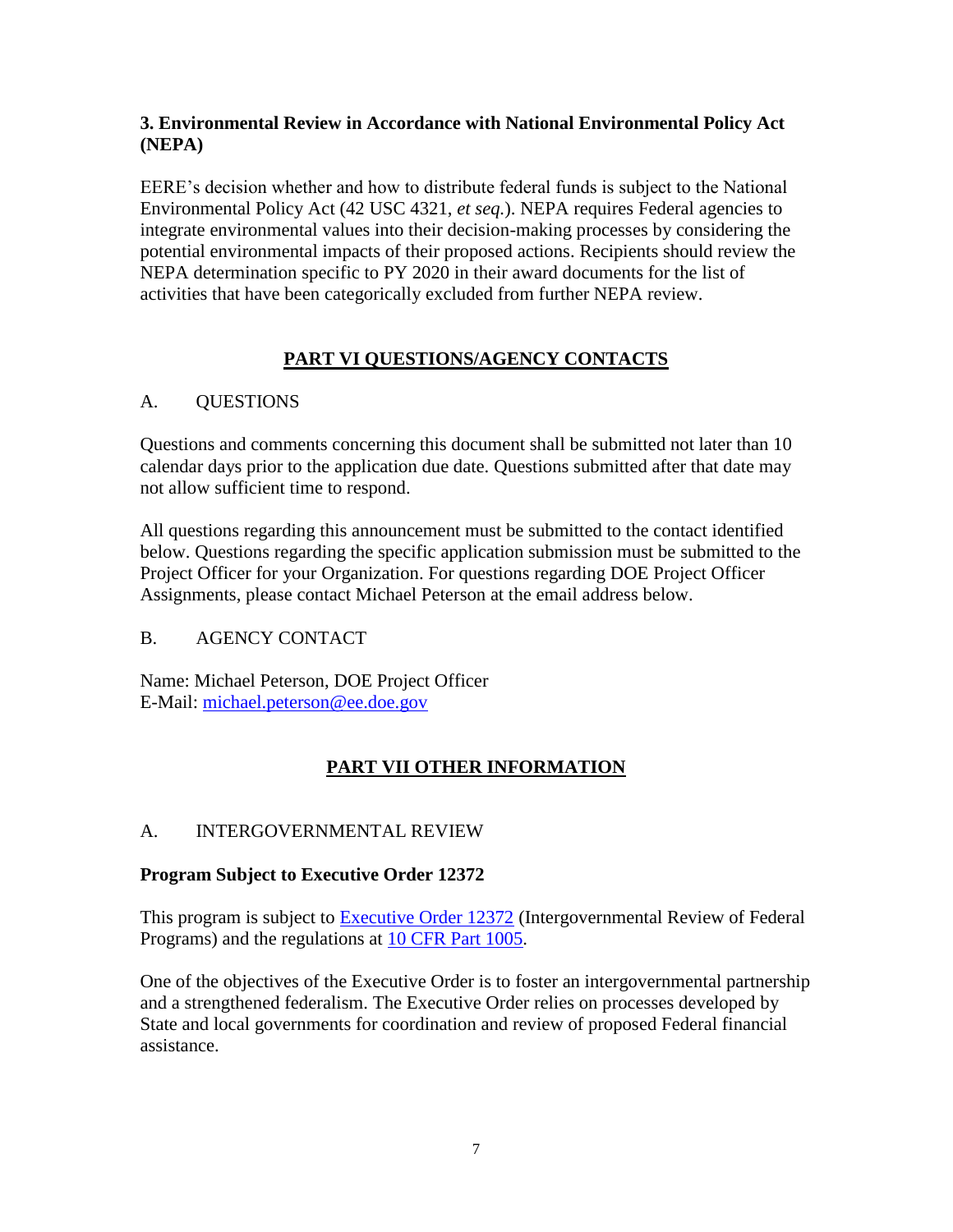Applicants should contact the appropriate State Single Point of Contact (SPOC) to find out about, and to comply with, the State's process under [Executive Order 12372.](https://www.fws.gov/policy/library/rgeo12372.pdf) The names and addresses of the SPOCs are listed on the website of the Office of Management and Budget at [https://www.whitehouse.gov/wp-content/uploads/2017/11/SPOC-Feb.-](https://www.whitehouse.gov/wp-content/uploads/2017/11/SPOC-Feb.-2018.pdf) [2018.pdf.](https://www.whitehouse.gov/wp-content/uploads/2017/11/SPOC-Feb.-2018.pdf)

## <span id="page-7-0"></span>B. GOVERNMENT RIGHT TO REJECT OR NEGOTIATE

DOE reserves the right, without qualification, to reject any or all applications received in response to this ALRD and to select any application, in whole or in part, as a basis for negotiation and/or award.

## <span id="page-7-1"></span>C. COMMITMENT OF PUBLIC FUNDS

The CO is the only individual who can make awards or commit the Government to the expenditure of public funds. A commitment by anyone other than the CO, either explicit or implied, is invalid.

## <span id="page-7-2"></span>D. LOBBYING RESTRICTIONS

By accepting funds under this award, you agree that none of the funds obligated on the award shall be expended, directly or indirectly, to influence congressional action on any legislation or appropriation matters pending before Congress, other than to communicate to Members of Congress as described in 18 U.S.C. 1913. This restriction is in addition to those prescribed elsewhere in statute and regulation.

## <span id="page-7-3"></span>E. MODIFICATIONS

Modifications to this ALRD will be processed and disseminated in the same manner as other Weatherization Program Notices (WPN).

## <span id="page-7-4"></span>F. PROPRIETARY APPLICATION INFORMATION

DOE will use data and other information contained in applications strictly for evaluation purposes. Applicants should not include confidential, proprietary, or privileged information in their applications unless such information is necessary to convey an understanding of the proposed project.

Applications containing confidential, proprietary, or privileged information must be marked as described below. Failure to comply with these marking requirements may result in the disclosure of the unmarked information under the Freedom of Information Act or otherwise. The U.S. Government is not liable for the disclosure or use of unmarked information, and may use or disclose such information for any purpose.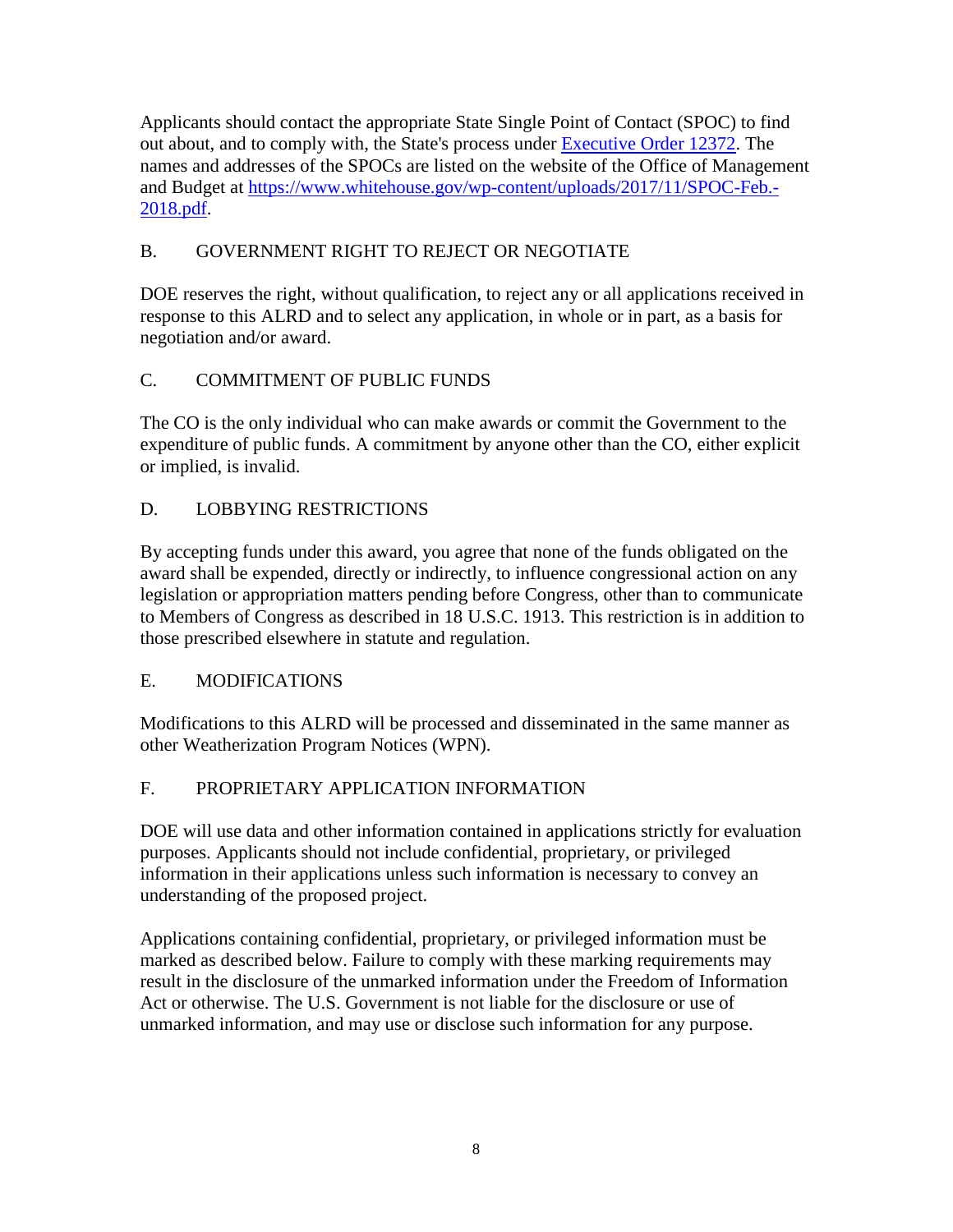The cover sheet of the application must be marked as follows and identify the specific pages containing confidential, proprietary, or privileged information:

Notice of Restriction on Disclosure and Use of Data: Pages [list applicable pages] of this document may contain trade secrets or commercial or financial information that is privileged or confidential, and is exempt from public disclosure. Such information shall be used or disclosed only for evaluation purposes or in accordance with a financial assistance or loan agreement between the submitter and the Government. The Government may use or disclose any information that is not appropriately marked or otherwise restricted, regardless of source. [End of Notice]

The header and footer of every page that contains trade secrets or commercial or financial information that is privileged must be marked as follows: "May contain trade secrets or commercial or financial information that is privileged or confidential and exempt from public disclosure."

In addition, each line or paragraph containing trade secrets or commercial or financial information that is privileged or confidential must be enclosed in brackets.

The above markings enable Energy Efficiency and Renewable Energy (EERE) to follow the provisions of [10 CFR 1004.11\(d\)](https://www.ecfr.gov/cgi-bin/text-idx?SID=4283040a0c235df0101ef71422f8c3b8&mc=true&node=se10.4.1004_111&rgn=div8) in the event a Freedom of Information Act (FOIA) request is received for information submitted with an application. Failure to comply with these marking requirements may result in the disclosure of the unmarked information under a FOIA request or otherwise. The U.S. Government is not liable for the disclosure or use of unmarked information and may use or disclose such information for any purpose.

<span id="page-8-0"></span>Please be aware that all information provided to DOE (including confidential proprietary or confidential commercial information) is subject to public release under the FOIA. (5 U.S.C. § 552(a)(3)(A) (2006), amended by OPEN Government Act of 2007, Pub. L. No. 110175, 121 Stat. 2524). When a FOIA request covers information submitted to DOE by an applicant, and the cognizant DOE FOIA Officer cannot make an independent determination regarding public release of this information, the cognizant DOE FOIA Officer will contact the submitter and ask for comment regarding the redaction of information under one or more of the nine FOIA exemptions. The cognizant DOE FOIA Officer will make the final decision regarding FOIA redactions. Submitters are given a minimum of 7 days to provide redaction comments. If DOE disagrees with the submitter's comment, DOE will notify the submitter of the intended public release no less than seven (7) days prior to the public disclosure of the information in question [\(10 CFR](https://www.ecfr.gov/cgi-bin/text-idx?SID=4283040a0c235df0101ef71422f8c3b8&mc=true&node=se10.4.1004_111&rgn=div8)  [Part 1004.11\)](https://www.ecfr.gov/cgi-bin/text-idx?SID=4283040a0c235df0101ef71422f8c3b8&mc=true&node=se10.4.1004_111&rgn=div8).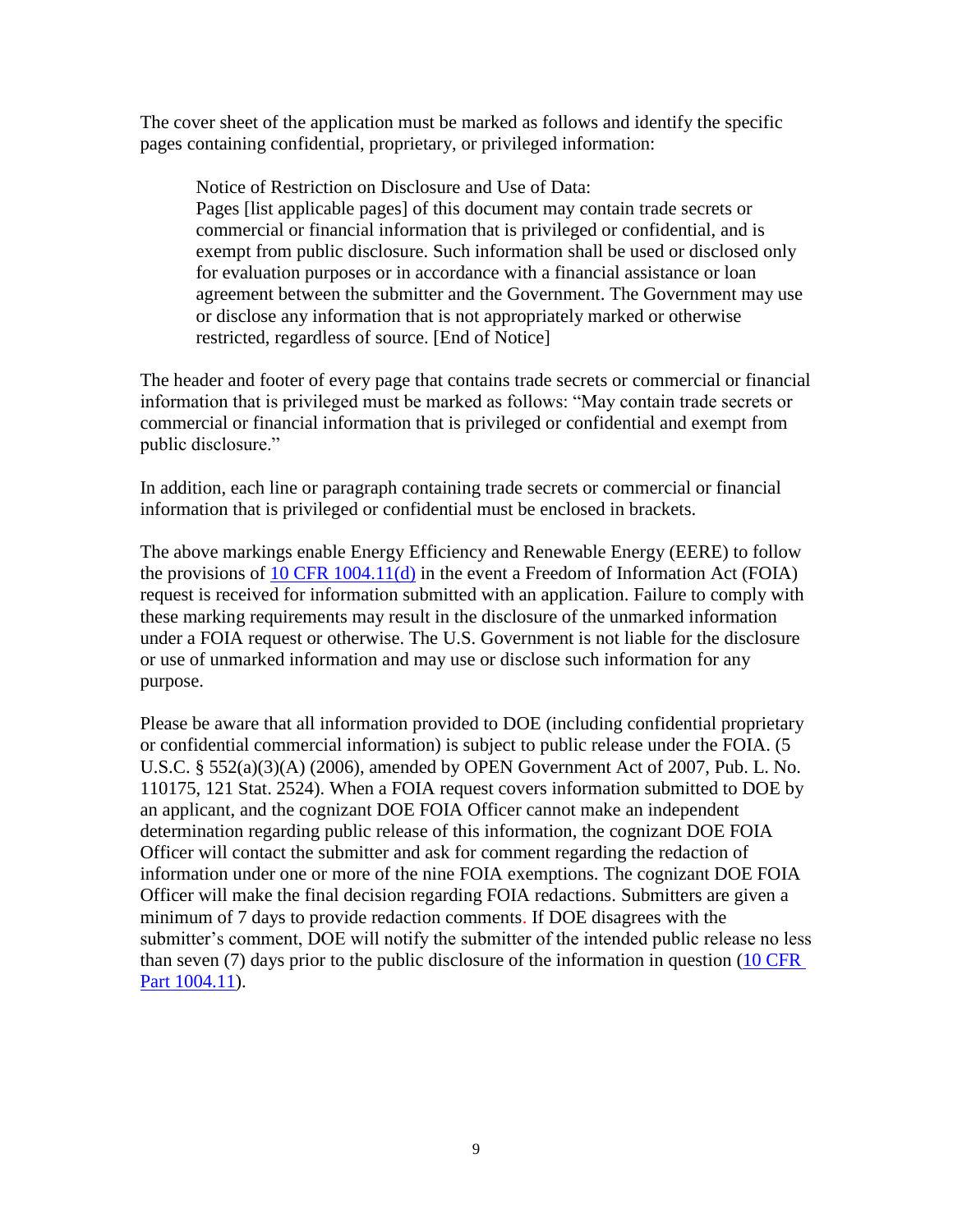#### G. PROTECTED PERSONALLY IDENTIFIABLE INFORMATION

In responding to this ALRD Applicants must ensure that Protected Personally Identifiable Information (PII) is not included. PII is defined by the Office of Management and Budget (OMB) and DOE as:

Any information about an individual maintained by an agency, including but not limited to, education, financial transactions, medical history, and criminal or employment history and information that can be used to distinguish or trace an individual's identity, such as their name, social security number, date and place of birth, mother's maiden name, biometric records, etc., including any other personal information that is linked or linkable to an individual.

This definition of PII can be further defined as: (1) Public PII and (2) Protected PII.

Public PII: PII found in public sources such as telephone books, public websites, business cards, university listing, etc. Public PII includes first and last name, address, work telephone number, email address, home telephone number, and general education credentials.

Listed below are examples of Protected PII that Applicants must not include.

- Social Security Numbers in any form
- Place of Birth associated with an individual
- Date of Birth associated with an individual
- Mother's maiden name associated with an individual
- Biometric record associated with an individual
- Fingerprint
- $\bullet$  Iris scan
- DNA
- Medical history information associated with an individual
- Medical conditions, including history of disease
- Metric information, e.g. weight, height, blood pressure
- Criminal history associated with an individual
- Employment history and other employment information associated with an individual
- Ratings
- Disciplinary actions